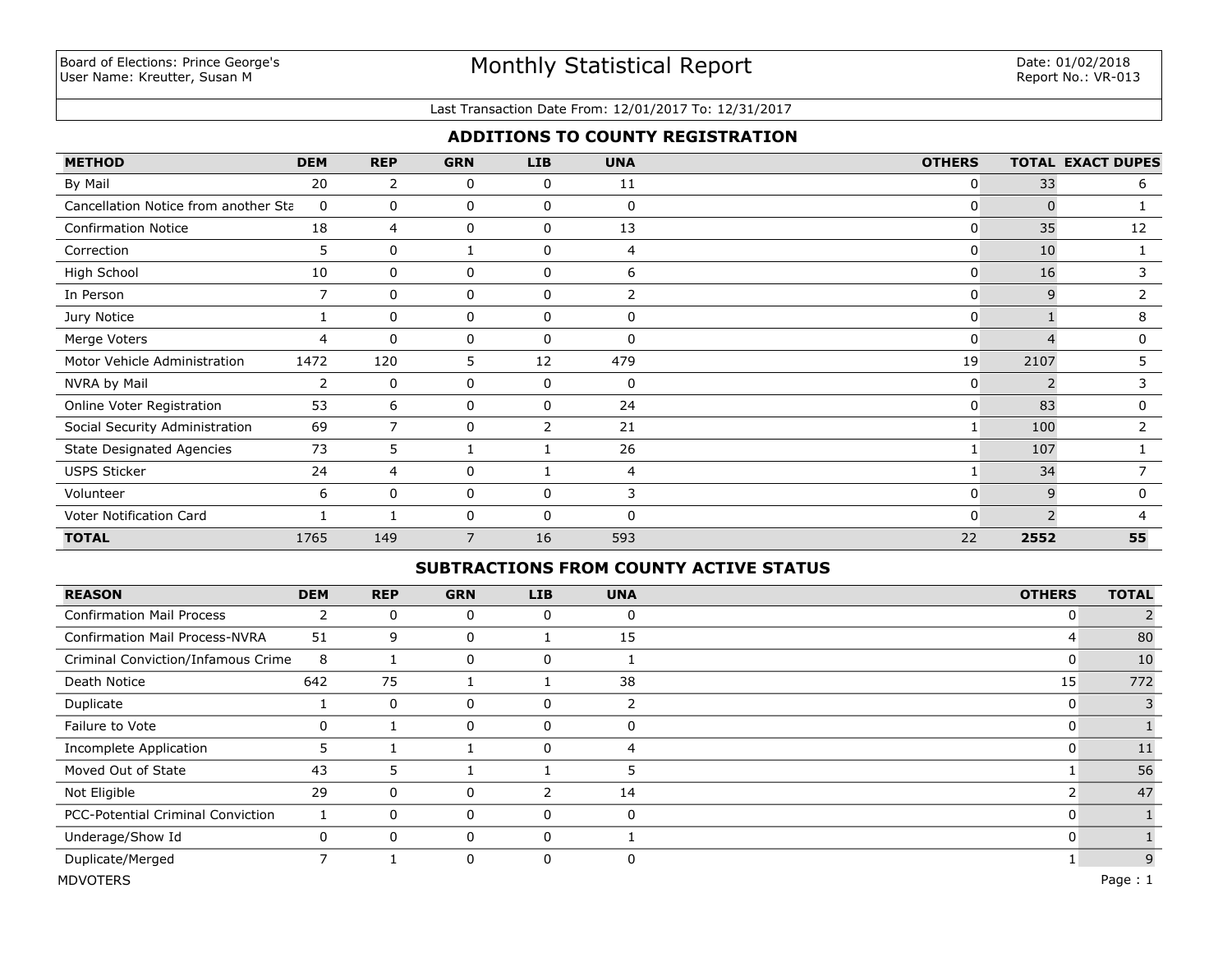Board of Elections: Prince George's User Name: Kreutter, Susan M

| Last Transaction Date From: 12/01/2017 To: 12/31/2017 |        |     |  |    |        |  |           |      |
|-------------------------------------------------------|--------|-----|--|----|--------|--|-----------|------|
| ' Transfer Out<br>County                              | $-834$ | -99 |  |    | $-206$ |  | . -<br>-- | 1162 |
| <b>TOTAL</b>                                          | 1623   | 192 |  | -- | 286    |  | 36        | 2155 |

## **AFFILIATION CHANGES**

| <b>CHANGE</b> | <b>DEM</b> | <b>REP</b> | <b>GRN</b> | <b>LIB</b> | <b>UNA</b> | <b>OTHERS</b> | <b>TOTAL</b> |
|---------------|------------|------------|------------|------------|------------|---------------|--------------|
| From          | 285        | .<br>+++   |            |            | 127        | $\sim$<br>32  | 561          |
| To            | 178        | 84         | --         | 10<br>ŦΟ   | 239        | 30            | 561          |
| <b>TOTAL</b>  | $-107$     | $-27$      |            | . .        | 117<br>11Z |               | o            |

## **CURRENT ACTIVE REGISTRATION**

| <b>ACTIVITY</b>              | <b>DEM</b> | <b>REP</b> | <b>GRN</b> | <b>LIB</b> | <b>UNA</b> | <b>OTHERS</b> | <b>TOTAL</b> |
|------------------------------|------------|------------|------------|------------|------------|---------------|--------------|
| BEGINNING OF REPORT          | 451717     | 41280      | 1027       | 1561       | 65937      | 11605         | 573127       |
| ADDITIONS (+)                | 1765       | 149        |            | 16         | 593        | 22            | 2552         |
| REINSTATED (+)               | 75         |            |            |            | 23         |               | 107          |
| CANCELLED (-)                | $-731$     | $-82$      | $-2$       | $-4$       | -60        | $-19$         | $-898$       |
| COUNTY TRANSFER OUT (-)      | $-834$     | -99        | $-2$       | -8         | $-206$     | $-13$         | $-1162$      |
| AFFILIATION CHANGES (+ OR -) | $-107$     | $-27$      |            | 17         | 112        | $-2$          | $\Omega$     |
| * INACTIVATED (-)            | $-52$      | -9         | 0          | -1         | $-15$      | $-4$          | $-81$        |
| * REACTIVATED (+)            | 176        | 15         |            |            | 33         |               | 230          |
| <b>END OF REPORT TOTALS</b>  | 452009     | 41234      | 1039       | 1583       | 66417      | 11593         | 573875       |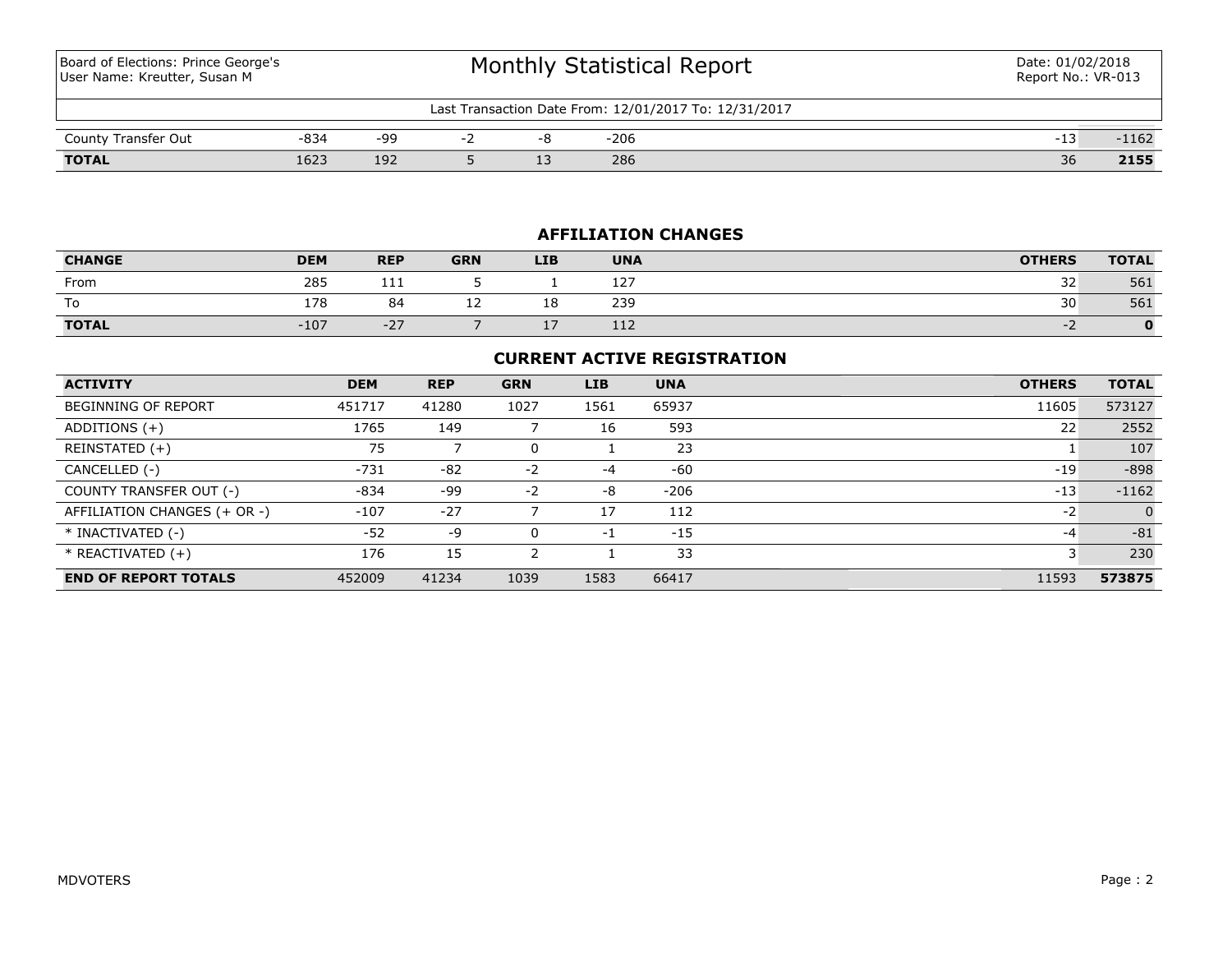#### Last Transaction Date From: 12/01/2017 To: 12/31/2017

### **INACTIVE REGISTRATION**

## **SUBTRACTIONS FROM COUNTY INACTIVE STATUS**

| <b>REASON</b>                      | <b>DEM</b>   | <b>REP</b>     | <b>GRN</b>     | <b>LIB</b>     | <b>UNA</b>     | <b>OTHERS</b> | <b>TOTAL</b>   |
|------------------------------------|--------------|----------------|----------------|----------------|----------------|---------------|----------------|
| By Mail                            | 2            | 0              | 0              | 0              | 0              | 0             | $\overline{2}$ |
| <b>Confirmation Mail Process</b>   | 13           | 3              | 0              | 0              | 2              | 0             | 18             |
| <b>Confirmation Notice</b>         | 36           | 6              | 0              | 0              | $\overline{7}$ | $\mathbf{0}$  | 49             |
| Correction                         | 1            | 0              | 0              | 0              | 1              | 0             | $\overline{2}$ |
| Criminal Conviction/Infamous Crime | $\Omega$     | 0              | 0              | 0              | 1              | 0             | $\mathbf{1}$   |
| Death Notice                       | 40           | 3              | 0              | 0              | 3              | 3             | 49             |
| <b>FPCA</b>                        | 1            | 0              | 0              | 0              | 0              | 0             | $\mathbf{1}$   |
| In Person                          | 2            | 0              | 0              | 0              | 1              | 0             | 3              |
| Motor Vehicle Administration       | 122          | $\overline{7}$ | 0              | 1              | 13             | 1             | 144            |
| Moved Out of State                 | 351          | 105            | $\overline{4}$ | 3              | 81             | 9             | 553            |
| Not Eligible                       | 1            | 0              | 0              | 0              | 0              | 0             | $\mathbf{1}$   |
| Online Voter Registration          | 5            | 0              | 0              | $\mathbf 0$    | 0              | 0             | 5              |
| <b>State Designated Agencies</b>   | 12           | 0              | 0              | 0              | 1              | 0             | 13             |
| <b>USPS Sticker</b>                | $\mathbf{2}$ | 0              | 0              | 0              | 1              | 0             | $\mathsf{3}$   |
| Duplicate/Merged                   | $\mathbf{0}$ | 0              | 0              | 0              | 0              | 0             | $\mathbf 0$    |
| County Transfer Out                | $-45$        | $-5$           | $-1$           | $\mathbf 0$    | -8             | $-1$          | $-60$          |
| <b>TOTAL</b>                       | 633          | 129            | 5              | $\overline{4}$ | 119            | 14            | 904            |

# **CURRENT INACTIVE REGISTRATION**

| <b>ACTIVITY</b>              | <b>DEM</b> | <b>REP</b> | <b>GRN</b> | <b>LIB</b> | <b>UNA</b> | <b>OTHERS</b> | <b>TOTAL</b> |
|------------------------------|------------|------------|------------|------------|------------|---------------|--------------|
| <b>BEGINNING OF REPORT</b>   | 31531      | 3361       | 89         | 164        | 6149       | 928           | 42222        |
| $*$ INACTIVATED $(+)$        | 52         | 9          |            |            | 15         |               | 81           |
| *REACTIVATED (-)             | $-188$     | $-15$      | - 1        | -1         | $-24$      | $-1$          | $-230$       |
| COUNTY TRANSFER OUT (-)      | $-45$      | -5         | -1         | 0          | -8         | $-1$          | $-60$        |
| AFFILIATION CHANGES (+ OR -) |            | 0          |            | 0          | 0          |               |              |
| CANCELLED FROM INACTIVE (-)  | $-405$     | $-111$     | -4         | $-3$       | $-87$      | $-12$         | $-622$       |
| PENDING FROM INACTIVE (-)    |            | 0          |            | 0          | 0          |               |              |
| <b>TOTAL INACTIVE</b>        | 30945      | 3239       | 83         | 161        | 6045       | 918           | 41391        |